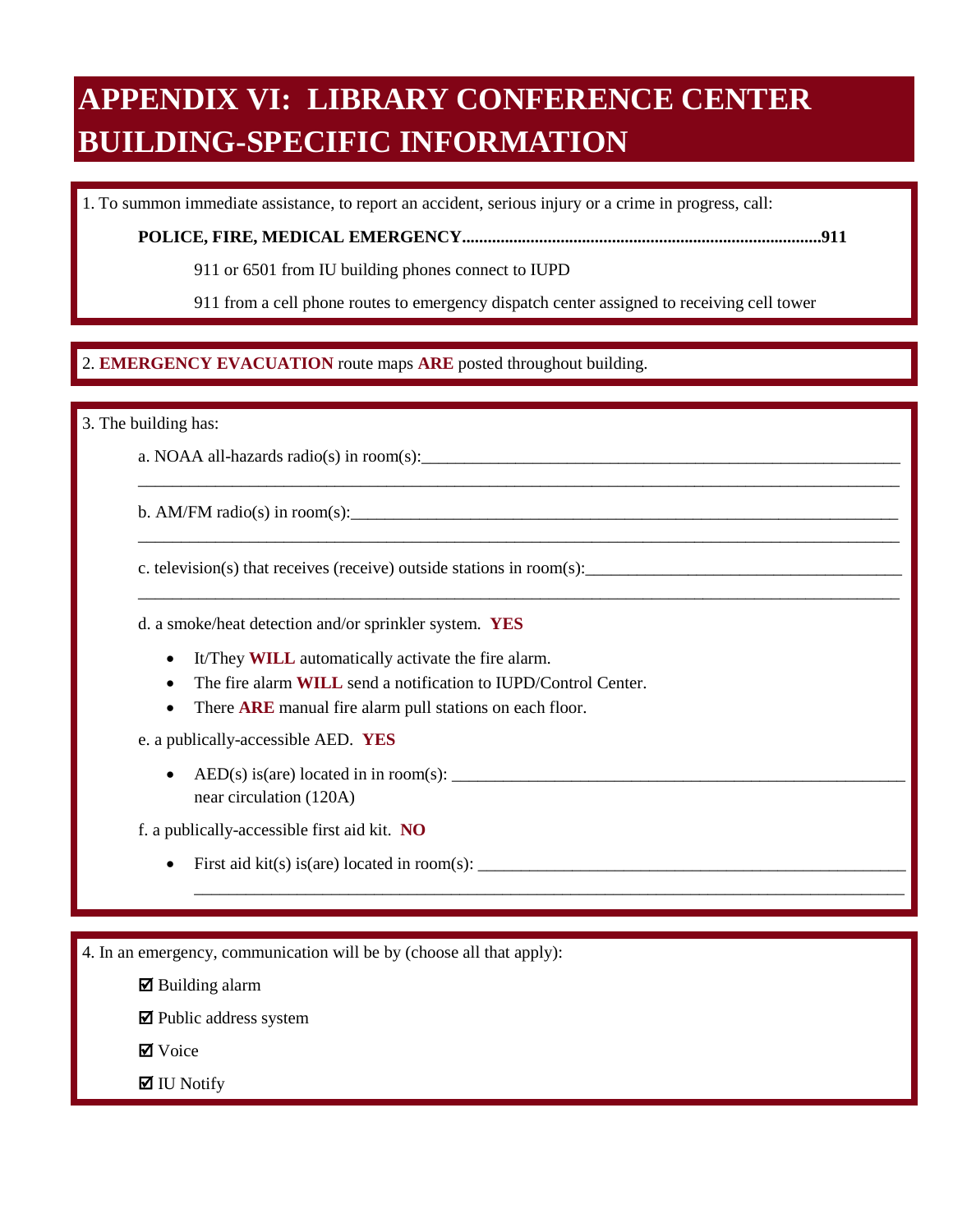### 5. **Emergency Control Committee Chairpersons** are:

| <b>NAME</b> | <b>TITLE</b>                              | <b>LOCATION</b> | <b>PHONE#</b> | <b>E-MAIL</b>      |
|-------------|-------------------------------------------|-----------------|---------------|--------------------|
| Wayne James | <b>Chief of Police</b>                    | <b>MS116E</b>   | 219-980-7222  | $w$ ljames@iun.edu |
| Kathryn     | University                                | <b>RH230</b>    | 219-981-4230  | kmanteuf@iun.edu   |
| Manteuffel  | Environmental<br><b>Health and Safety</b> |                 |               |                    |

#### 6. **Emergency Control Committee Members** are:

| <b>NAME</b>           | <b>FLOOR</b><br><b>REPRESENTED</b> | <b>LOCATION</b> | <b>PHONE#</b> | <b>E-MAIL</b>    |
|-----------------------|------------------------------------|-----------------|---------------|------------------|
| Candy Bushnell        |                                    | LC107           | 219-980-6988  | cbushnel@iun.edu |
| Audrea Davis          |                                    | LC35            | 219-980-6584  | adavis@iun.edu   |
| <b>Kathy Malone</b>   |                                    | LC107           | 219-980-6701  | kalmalon@iun.edu |
| <b>VACANT</b>         |                                    |                 |               |                  |
| <b>VACANT</b>         | $\overline{2}$                     |                 |               |                  |
| <b>Scott Sandberg</b> | $\overline{2}$                     | LC 232A         | 219-980-6928  | smsandbe@iun.edu |
| <b>VACANT</b>         | 3                                  |                 |               |                  |
| <b>VACANT</b>         | 3                                  |                 |               |                  |

7. When **sheltering in place,** emergency actions will be coordinated from the **IUPD/control center**.

 $\ddot{\phantom{0}}$  hallway, office or classroom). See EMERGENCY EVACUATION maps on the first floor. 8. In the event of a **tornado**, occupants will shelter on the first floor in an area without windows (such as a restroom, hallway, office or classroom). See EMERGENCY EVACUATION maps on the first floor. 8. In the event of a **tornado,** occupants will shelter on the first floor in an area without windows (such as a restroom,

 9. The procedure for **accounting for building occupants** during an evacuation is for supervisors to take a roll call of employees at the primary evacuation meeting area. Any employees missing or suspected of being trapped inside the building must be reported to Emergency Control Committee Members (clearly identified in yellow/lime green reflective vests).

10. During an emergency evacuation of the building, occupants should go to:

- a. The **primary evacuation meeting area,** which is on the north side of Library Conference Center—north of fountain.
- b. During **inclement weather**, the meeting area is the Savannah Center gymnasium (Please do not proceed to this location until roll call has been completed and you have been accounted for.).